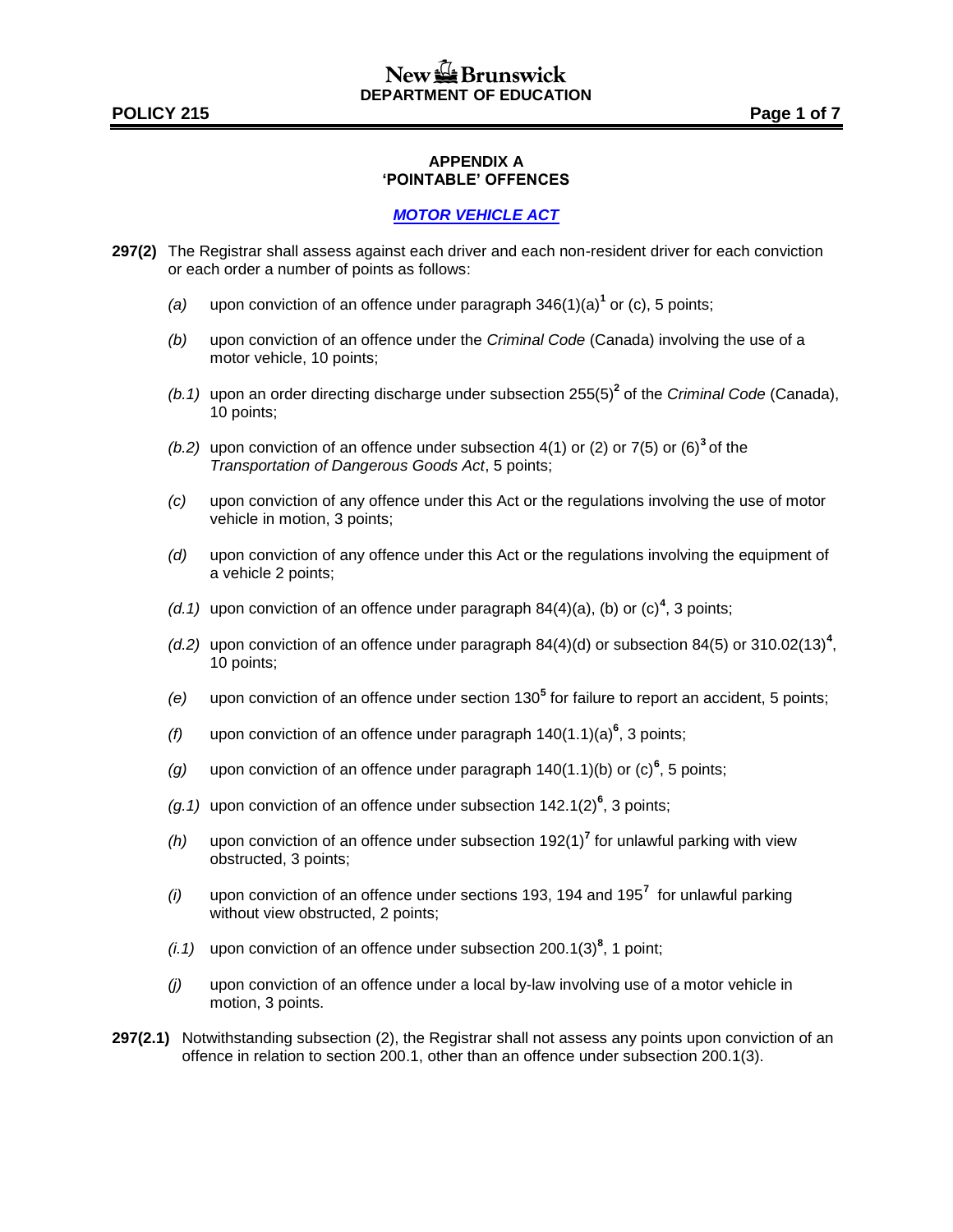## New La Brunswick **DEPARTMENT OF EDUCATION**

#### **POLICY 215 Page 2 of 7**

#### **ACTS AND SECTIONS CITED**

## **1 From the** *[Motor Vehicle Act](http://laws.gnb.ca/en/ShowPdf/cs/M-17.pdf)*

- **346(1)** Every person who drives a motor vehicle on a highway
	- *(a)* without due care and attention,
	- *(b)* without reasonable consideration for any other person using the highway, or
	- *(c)* in a race,

commits an offence.

### **2 From the** *[Criminal Code of Canada](http://laws-lois.justice.gc.ca/eng/acts/C-46/)*

- **255(5)** Notwithstanding subsection 730(1), a court may, instead of convicting a person of an offence committed under section 253, after hearing medical or other evidence, if it considers that the person is in need of curative treatment in relation to his consumption of alcohol or drugs and that it would not be contrary to the public interest, by order direct that the person be discharged under section 730 on the conditions prescribed in a probation order, including a condition respecting the person's attendance for curative treatment in relation to that consumption of alcohol or drugs.
- **730(1)** Where an accused, other than a corporation, pleads guilty to or is found guilty of an offence, other than an offence for which a minimum punishment is prescribed by law or an offence punishable by imprisonment for fourteen years or for life, the court before which the accused appears may, if it considers it to be in the best interests of the accused and not contrary to the public interest, instead of convicting the accused, by order direct that the accused be discharged absolutely or on the conditions prescribed in a probation order made under subsection 731(2).
- **253** Every one commits an offence who operates a motor vehicle or vessel or operates or assists in the operation of an aircraft or of railway equipment or has the care or control of a motor vehicle, vessel, aircraft or railway equipment, whether it is in motion or not,
	- (a) while the person's ability to operate the vehicle, vessel, aircraft or railway equipment is impaired by alcohol or a drug; or
	- (b) having consumed alcohol in such a quantity that the concentration in the person's blood exceeds eighty milligrams of alcohol in one hundred millilitres of blood.

#### **3 From the** *[Transportation of Dangerous Goods Act](http://laws.gnb.ca/fr/ShowPdf/cs/2011-c.232.pdf)*

- **4(1)** No person shall transport any dangerous goods in, on or by a vehicle on a highway unless
	- *(a)* all applicable prescribed safety requirements are complied with, and
	- *(b)* the vehicle and all containers and packaging in it comply with all applicable prescribed safety standards and display all applicable prescribed safety marks.
- **4(2)** No person shall transport dangerous goods in, on or by a vehicle on a highway if the transportation of such dangerous goods is prohibited by regulation.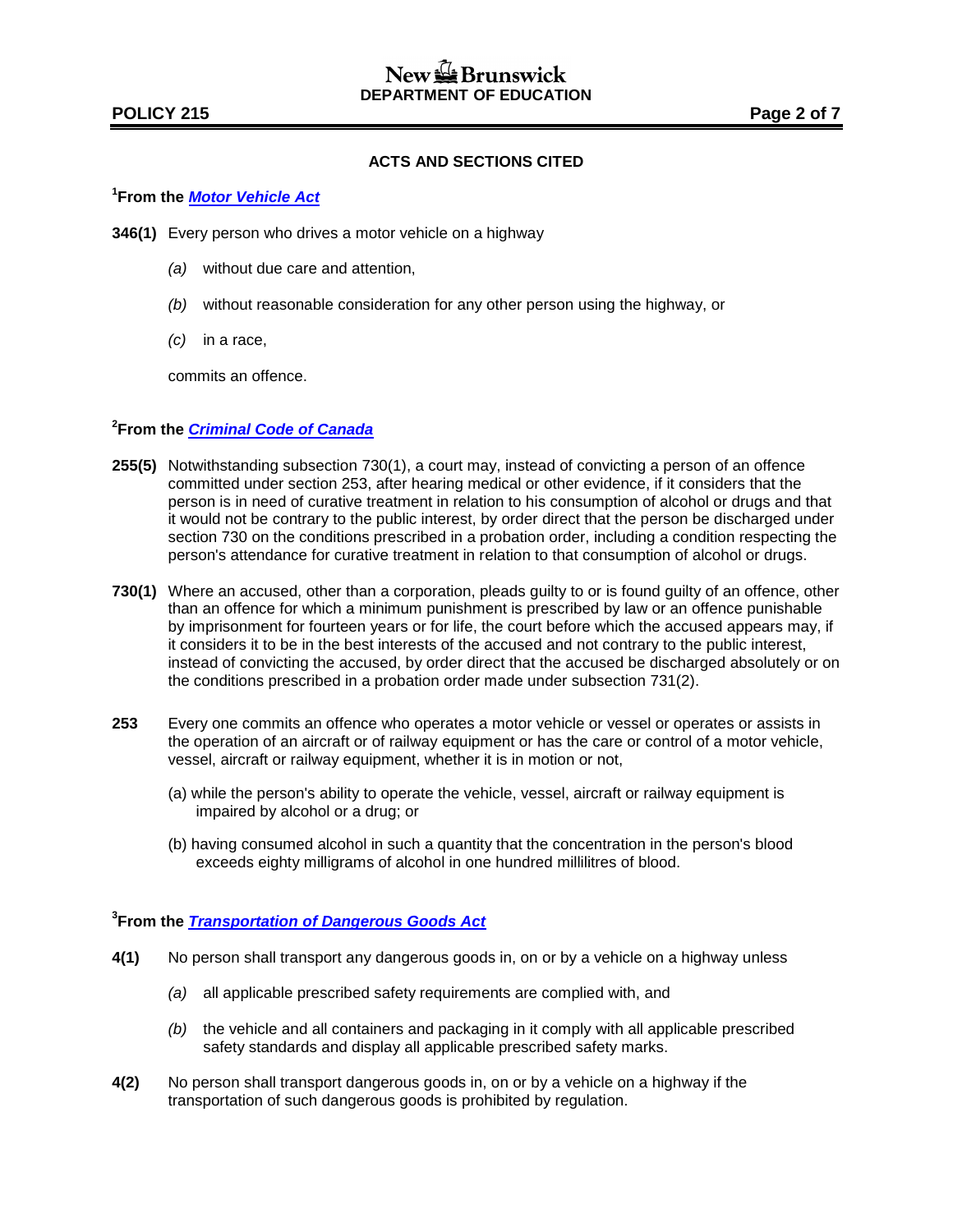# New & Brunswick **DEPARTMENT OF EDUCATION**

## **POLICY 215 Page 3 of 7**

**7(5)** The owner or other person who has the charge, management or control of a container, packaging or vehicle inspected under subsection (1) or a vehicle or goods seized or detained under subsection (3) shall give an inspector all reasonable assistance to enable the inspector to carry out the inspector's duties and functions.

## **<sup>4</sup>From the** *[Motor Vehicle Act](http://laws.gnb.ca/en/ShowPdf/cs/M-17.pdf)*

- **84(4)** A novice driver who, during stage one, operates or has care or control of a motor vehicle, whether in motion or not, does so subject to, and shall comply with, the following conditions:
	- *(a)* if the motor vehicle has accommodation for a passenger alongside the driver, the novice driver shall be accompanied by a licensed driver who is occupying a seat alongside the novice driver and who is the holder of a valid and subsisting licence, other than a learner's licence, that authorizes the holder to operate that type of motor vehicle;
	- *(b)* if the motor vehicle does not have accommodation for a passenger alongside the driver, the novice driver shall be under the direct observation and supervision of a licensed driver who is occupying a seat inside the motor vehicle and who is the holder of a valid and subsisting licence, other than a learner's licence, that authorizes the holder to operate that type of motor vehicle;
	- *(c)* no other person, other than a licensed driver referred to in paragraph (a) or (b), shall be in or on that motor vehicle; and
	- *(d)* the novice driver shall not have consumed alcohol in such a quantity that the concentration in the novice driver's blood exceeds zero milligrams of alcohol in one hundred millilitres of blood.
- **84(5)** A novice driver who, during stage two, operates or has care or control of a motor vehicle, whether in motion or not, does so subject to, and shall comply with, the condition that the novice driver shall not have consumed alcohol in such a quantity that the concentration in the novice driver's blood exceeds zero milligrams of alcohol in one hundred millilitres of blood.
- **310.02(13)** Every person who, without reasonable excuse, fails or refuses to comply with a demand made to the person by a peace officer under this section, commits an offence.

## **<sup>5</sup>From the** *[Motor Vehicle Act](http://laws.gnb.ca/en/ShowPdf/cs/M-17.pdf)*

**130(1)** The driver of a vehicle involved in an accident resulting in injury to or death of any person or total property damage to an apparent extent of one thousand dollars or more shall immediately by the quickest means of communication available to the driver give notice of such accident and his name and address and the name and address of the owner of the vehicle to the local police department, if such accident occurred within the limits of a municipality or region as defined in the *Police Act*, otherwise to the Royal Canadian Mounted Police, and, upon the request of a member of the local police department or of the Royal Canadian Mounted Police, shall make an accident report giving all the information required by the registrar on the form for accident reports as provided for by section 133 whether by completing the form himself or by verbally supplying the information required therein.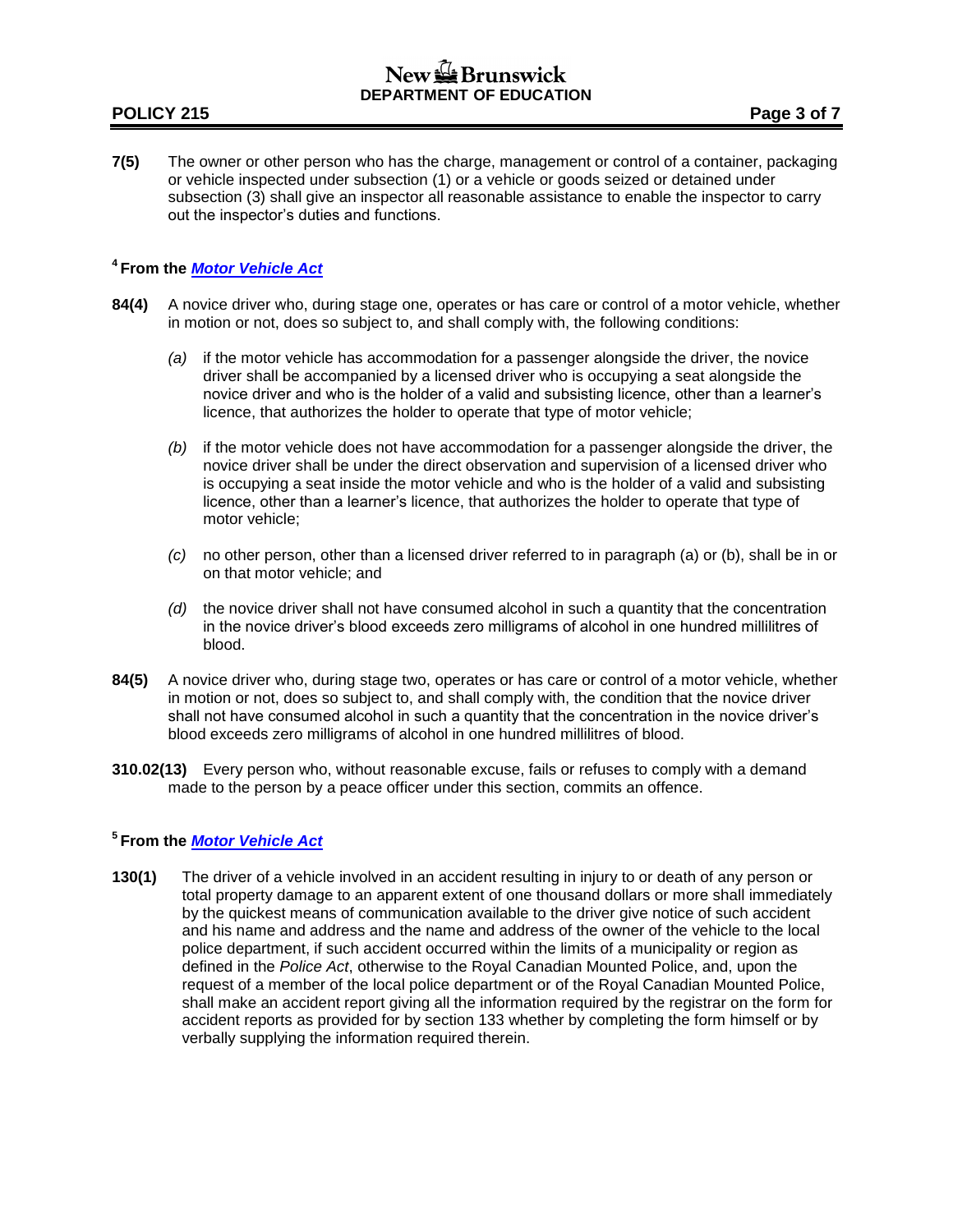#### **POLICY 215 Page 4 of 7**

#### **<sup>6</sup>From the** *[Motor Vehicle Act](http://laws.gnb.ca/en/ShowPdf/cs/M-17.pdf)*

- **140(1.1)** Any person who violates the provisions of subsection (1)
	- *(a)* by driving at a speed of twenty-five kilometres per hour or less in excess of a speed limit referred to in that subsection commits an offence,
	- *(b)* by driving at a speed of more than twenty-five kilometres per hour but not more than fifty kilometres per hour in excess of a speed limit referred to in that subsection commits an offence, or
	- *(c)* by driving at a speed of more than fifty kilometres per hour in excess of a speed limit referred to in that subsection commits an offence.
- **142.1(2)** Subject to subsection 140(2), any person who drives a vehicle on a highway at a speed of less than the rate of minimum speed prescribed under subsection (1) for that highway commits an offence.

### **7 From the** *[Motor Vehicle Act](http://laws.gnb.ca/en/ShowPdf/cs/M-17.pdf)*

- **192(1)** No person shall stop, park or leave standing any vehicle outside of an urban district, whether such vehicle is attended or not
	- *(a)* upon the paved or main-travelled part of the highway when it is practicable to stop, park or leave standing such vehicle off such part of the highway, or
	- *(b)* unless an unobstructed width of five metres of the roadway opposite such standing vehicle is left for the free passage of other vehicles and a clear view of such stopped vehicle may be had from a distance of sixty metres in each direction upon such roadway, or
	- *(c)* on any highway on which a sign has been erected under subsection 194(5) prohibiting or restricting such stopping, standing or parking, except as may be permitted in accordance with such sign.
- **193(1)** No person shall stop, stand, or park a vehicle, except when necessary to avoid conflict with other traffic or in compliance with law or the directions of a peace officer or traffic-control device, in any of the following places:
	- *(a)* on a sidewalk,
	- *(b)* in front of a public or private driveway,
	- *(c)* within an intersection,
	- *(d)* within five metres from the point on the curb or edge of the roadway immediately opposite a fire hydrant,
	- *(e)* on a cross walk,
	- *(f)* within five metres of a cross walk at an intersection,
	- *(g)* within ten metres upon the approach to any flashing beacon, stop sign, or traffic control signal located at the side of a roadway,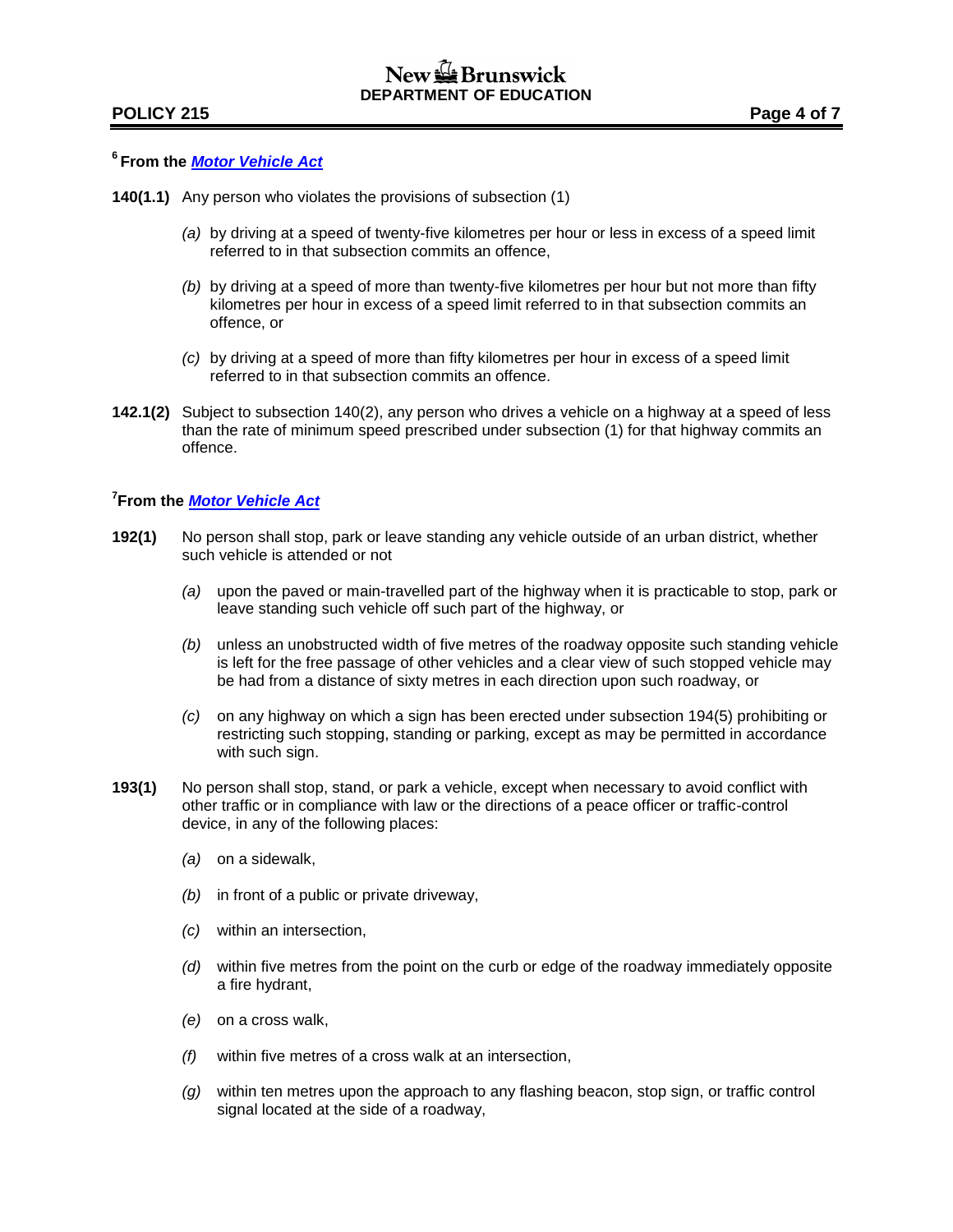# New & Brunswick **DEPARTMENT OF EDUCATION**

#### **POLICY 215 Page 5 of 7**

- *(h)* between a safety zone and the adjacent curb or within ten metres of points on the curb immediately opposite the ends of a safety zone, unless the local authority indicates a different length by signs or markings,
- *(i)* within fifteen metres of the nearest rail of a railroad crossing,
- *(j)* within ten metres of the driveway entrance to any fire station and on the side of a street opposite to any fire station within twenty-five metres of said entrance,
- *(k)* alongside or opposite any street excavation or obstruction when stopping, standing, or parking would obstruct traffic,
- *(l)* on the roadway side of any vehicle stopped, parked or left standing at the edge or curb of a roadway,
- *(m)* upon any bridge or other elevated structure of a highway or within a highway tunnel, or
- *(n)* at any place where official signs prohibit stopping.
- **193(2)** No person shall move a vehicle not lawfully under his control into any such prohibited area or away from a curb such distance as is unlawful.
- **193.1(1)** Subject to subsection (1.1), no person shall park a vehicle on a highway in a location reserved for parking for disabled persons unless there is displayed on or in the vehicle a disabled persons identification plate, permit or placard issued by the Registrar.
- **193.1(1.1)** If a local authority has made a by-law establishing and regulating the use of locations for parking for disabled persons under paragraph 113(1)(a.1), subsection (1) does not apply within the boundaries of the local authority and the local authority shall have sole authority to regulate the use of the locations for parking.
- **193.1(2)** The Registrar, upon application, may issue disabled persons identification plates, permits or placards for the purpose of display on or in vehicles to be used for the transportation of disabled persons.
- **193.1(3)** The Minister, with the approval of the Lieutenant-Governor in Council, may enter into a reciprocal arrangement or agreement with another province or state for the mutual recognition of disabled persons identification plates, permits or placards issued by either jurisdiction.
- **193.1(4)** Notwithstanding paragraph 113(1)(a.1) and subsection (1.1), a local authority that is establishing and regulating the use of locations reserved for parking for disabled persons shall recognize disabled persons identification plates, permits or placards that are issued under subsection (2) or are the subject of any agreement made under subsection (3) for the purpose of establishing and regulating such parking and shall not issue identification plates, permits, placards or other means of identification that in any way are, are intended to be or appear to be for the same purpose.
- **194(1)** Subject to subsections (2) and (4), no person shall stop or park a vehicle, or leave a vehicle standing upon a highway other than on the right hand side of the highway and with the righthand wheels of the vehicle parallel to and within fifty centimetres of the curb or outer edge of the shoulder.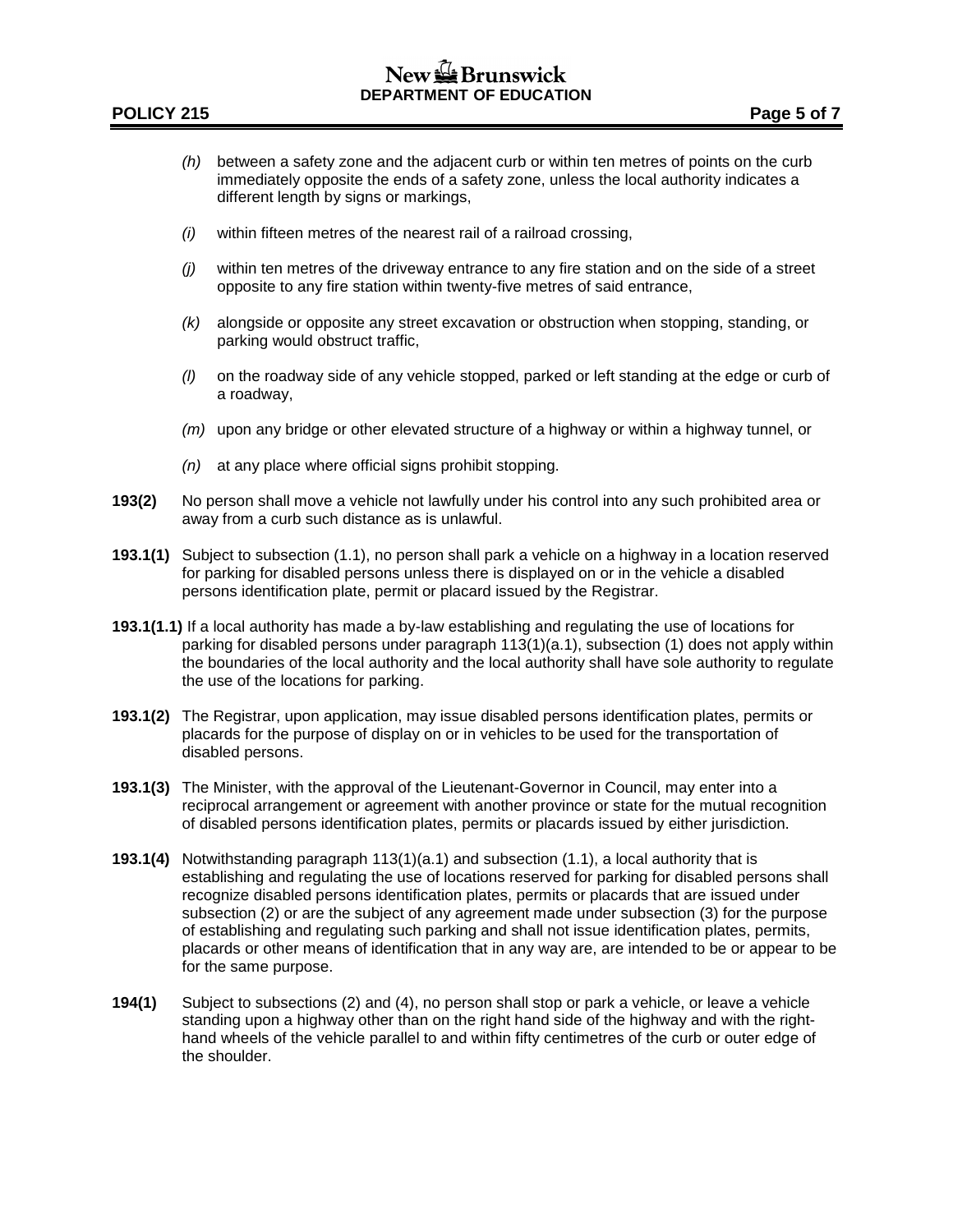# New & Brunswick **DEPARTMENT OF EDUCATION**

#### **POLICY 215 Page 6 of 7**

- **194(2)** Local authorities may by by-law authorize parking of vehicles on the left side of a highway, but any vehicle so parked shall be parked with the left wheels of such vehicle parallel to and within fifty centimetres of the left-hand curb or outer edge of the left shoulder of a one way roadway.
- **194(3)** Where a local authority by by-law authorizes parking of vehicles under subsection (2), no person shall stop or park a vehicle, or leave a vehicle standing upon the left side of such highway other than with the left hand wheels of the vehicle parallel to and within fifty centimetres of the curb or outer edge of the shoulder.
- **194(4)** Local authorities may by by-law permit angle parking on any roadway, except that angle parking shall not be permitted on any Provincial highway unless the Minister has determined by order that the roadway is of sufficient width to permit angle parking without interfering with the free movement of traffic.
- **194(5)** Subject to subsection (5.1), the Minister may cause signs to be erected on a provincial highway or any part thereof prohibiting or restricting the stopping, standing or parking of vehicles thereon, where in his opinion such stopping, standing or parking
	- *(a) would be dangerous to those using the highway, or*
	- *(b)* would unduly interfere with the free movement of traffic.
- **194(5.1)** If a provincial highway referred to in subsection (5) is under the administration and control of the New Brunswick Highway Corporation, the reference in that subsection to the Minister shall be read as a reference to the Corporation and that subsection applies with any other necessary modifications.
- **194(6)** No person shall park a vehicle upon a provincial highway outside the jurisdiction of any local authority so as to interfere with snowplowing operations.
- **194(7)** Notwithstanding anything contained in this or any other Act, no person shall have a right of action against Her Majesty the Queen in right of the Province or against any officer, servant or agent of Her Majesty for damages done to any vehicle parked in violation of subsection (6) where such damage was caused by such officer, servant or agent in the course of his duties or employment, unless such officer, servant or agent is guilty of gross negligence or wanton misconduct.
- **195(1)** No person driving or in charge of a motor vehicle shall permit it to stand unattended on the roadway without first
	- *(a)* stopping the engine,
	- *(b)* locking the ignition,
	- *(c)* removing the ignition key,
	- *(d)* effectively setting the brake thereon, and
	- *(e)* when standing upon any grade, turning the front wheels to the curb or side of the roadway.